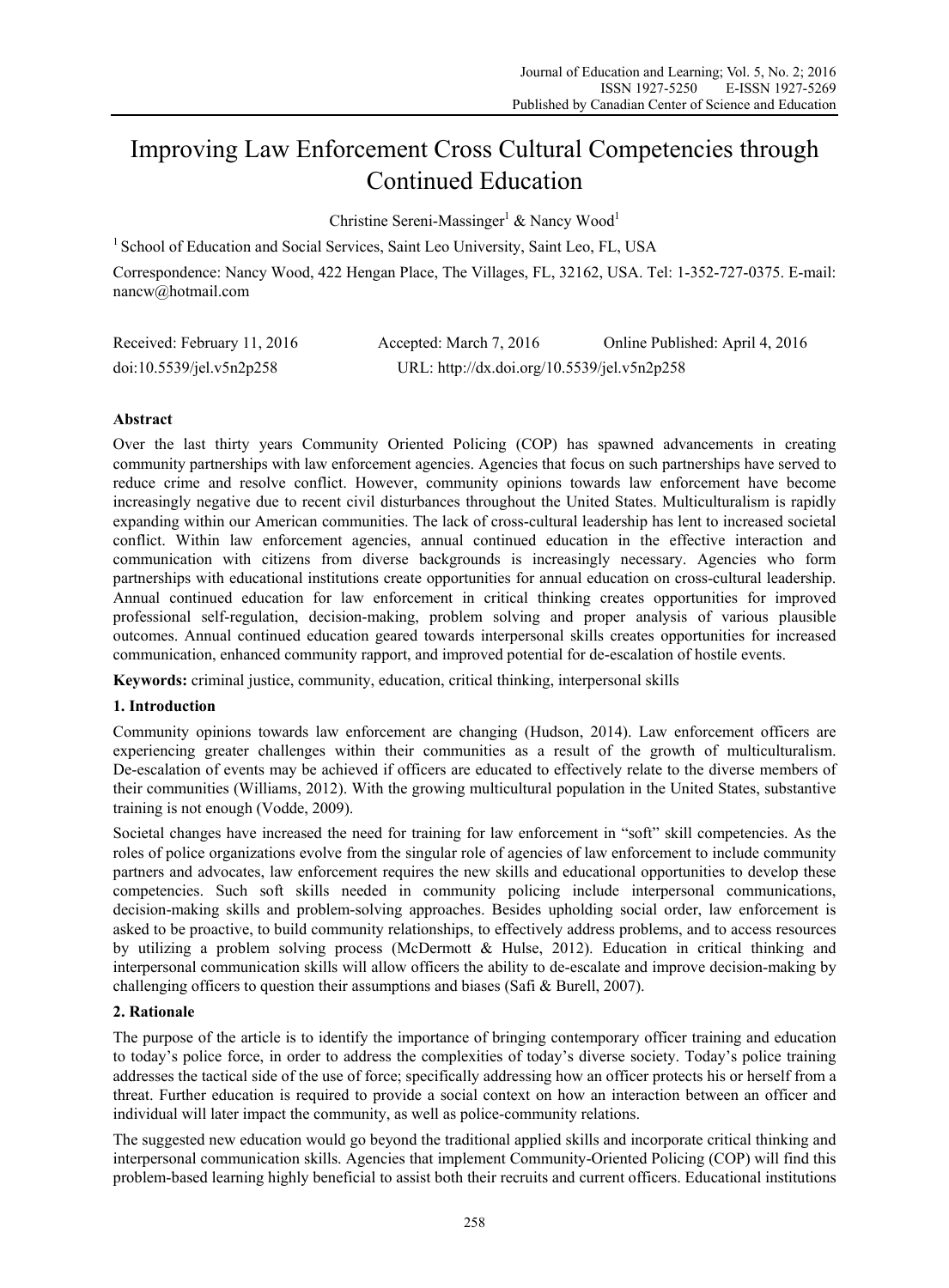can provide assistance by forming partnerships with policing agencies in order to bring adult and problem-based learning to a police officer training program. Educational institutions can also assist through the COP method in providing law enforcement education to officers as a part of mandatory annual continued education.

## **3. Literature Review**

Community Oriented Policing (COP) has been a method utilized for nearly thirty years. According to this approach, the community and law enforcement work cooperatively by focusing primarily on the development of solid relationships between the community and their jurisdiction's law enforcement agencies (Wehrman & DeAngelis, 2011). COP has significantly developed over the past thirty years with more and more jurisdictions having adopted this method. Several successful programs have spawned from the COP method including citizen's patrols, neighborhood watches and other such programs (Taylor, 2002; Xu, Fiedler, & Flaming, 2005). Social cohesion and collective efficacy are the goals of COP. The community takes responsibility for protecting one another as neighbors watch out for neighbors (Morabito, 2010). In fact, over 90 percent of police agencies that serve populations of 25,000 or more have adopted the COP method (Morabito, 2010).

In an effort to create bonds within the community, concentration has been given to the development of relationships with diverse members of the community and their law enforcement agents. Law enforcement officers are assigned long-term to particular areas of the community so that they develop connections and relationships through consistent interactions (Chappell, 2009). Police visibility is increased through less formal interactions such as officers engaging in informal conversation with homeowners or storekeepers. These informal interactions help in changing negative views of police (Chappell, 2009). One on one relationship building has provided opportunities for more personalized relationships and, therefore, cultural differences lessen (Connell, Miggans, & McGloin, 2008).

Even when officers are off duty several agencies encourage strong communication with the jurisdictions to which they are assigned (Connell et al., 2008). Diamond and Weiss (2009) contend that this geographic accountability affects the crime rate and assists in reducing community conflict. Researchers contend that the open communication between the members of the community and law enforcement agents lends to positively affecting the safety of the community (Connell, Miggans, & McGloin, 2008). This effort to build trust with minority members of the community has been somewhat successful (Wehrman & DeAngelis, 2011). However, our communities are rapidly changing with communities becoming more and more diverse.

Researchers opine that the more citizens are willing to share with law enforcement, the safer the community will become (Wells, Schafer, Varano, & Bynum, 2006). The research shows that agencies that invest time in diversity education and that become familiar with cultural differences are more apt to resolve conflicts and prevent crime (Payne & Button, 2009). The educational community can provide training opportunities in critical thinking and interpersonal communication skills in order for officers to have the needed decision making skills set and de-escalation techniques (Safi & Burell, 2007).

The role of law enforcement has moved from merely enforcing the law to becoming a problem solver within the community. However, the education provided at academies has not reflected this evolution. Nearly all police academies educate through the behaviorist style of learning wherein information is provided by lecture and the student transfers that information to the field (Birzer & Tannehill, 2001). Ninety percent of academy learning is task oriented (Hundersmarck, 2005). Learning based on lecture is outdated and does not allow students to become better problem solvers through critical thinking. Training geared towards problem solving, critical thinking and communication skills will enhance the contemporary law enforcement officer's professional abilities to more effectively serve their community (Pitts, Glensor, & Peak, 2015).

## **4. Discussion**

## *4.1 Educational Partnerships*

With the growing multi-cultural nature of our communities and the increased need for cross-cultural leadership, enhancement of COP is now required (Hudson, 2014). Educational institutions can assist in this process. Through creating community connections, COP has aimed to lessen cultural gaps. However, education geared to teach law enforcement cross-cultural competence is necessary prior to these officers first entry into their communities. Such education may have been of assistance in the recent civil disturbances in Baltimore, Ferguson, New York City, South Carolina and North Charleston.

Morabito (2010) posits that forming partnerships between the police and educational institutions helps to build community trust. Education in cultural diversity is important for an officer to be fully effective within the community. This education should begin early in the officer's career and be repeated through annual training and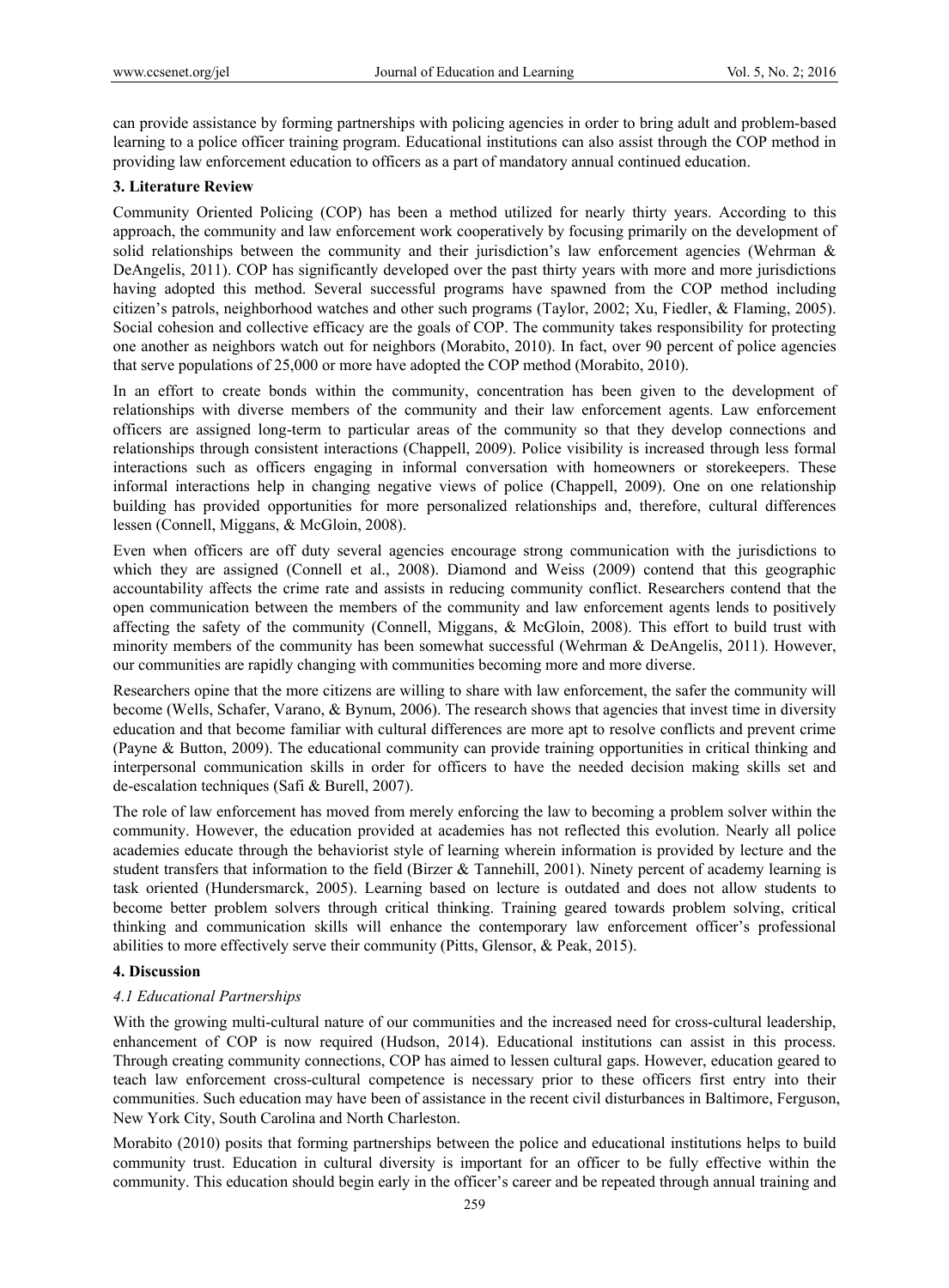education (Williams, 2012). Law enforcement officers should be educated regarding understanding the various cultures within their community so that officers are better prepared to engage with these members and to respond to them in a manner that is situationally appropriate (Vodde, 2009).

Studies reveal that higher education is not required for most law enforcement agents. In fact, recent studies reveal that less than 1% of police departments and sheriff's offices have a four-year degree requirement (Hickman & Reaves, 2006). The paramilitary approach to training officers is still utilized in the police academy (Vodde, 2009). The academy is often the primary way in which officers gain entry into the profession. In most of law enforcement academies traditional education is provided. More contemporary education is now needed due to the role of officers changing from enforcer of law to problem solver within the community. When law enforcement agencies partner with educational institutions to provide continued annual education, both the agency and the community that they serve will benefit (Pitts, Glensor, & Peak, 2015).

#### *4.2 Academy Education*

Traditional education in the academy does not focus on problem solving and is presented in pedagogical style of teaching and learning. This type of education promotes the teacher to take on full responsibility for the content that is learned and thereafter, to conduct an evaluation of the instruction with the students (Knowles, 1990; Knowles, Swanson, & Holton, 2005; Whitby, 2013). Conversely, in the andragogy style of teaching, it is the student who is responsible for his or her own learning and, thereafter, self-evaluation is encouraged (1990; 2005).

Knowles opined that adult education should be less focused on studying the materials and more focused on problem solving skills (Knowles, Swanson, & Holton, 2005). Knowles theory of andragogy teaches adults to be self-directed. Instead of focusing on the "how", which is the traditional paramilitary approach of law enforcement, the theory of andragogy focuses on the "why" (Vodde, 2009).

The labeling of andragogy and pedagogy has been debated in education for decades. However, two of Knowles (1990) assumptions may arguably benefit the law enforcement officer's educational experience (Knowles, Swanson, & Holton, 2005; Whitby, 2013). First, Knowles' contends that the adult learner has a different experience in learning. Second he surmises that the adult learner has a different orientation to learning. When combining these two assumptions it can be argued that adults develop a foundation of learning that they seek to use for problem solving purposes that relate to their profession (1990; 2005; 2013). Problem solving is a fundamental tool in a law enforcement officer's profession.

Many contemporary leaders in law enforcement have proposed changing academy education to the constructivist approach (Hundersmark, 2009). This educational model is very similar to andragogy and is considered a more appropriate type of education considering law enforcement's evolving role as problem solver within the community. According to this approach, the student learns primarily through peer collaboration and problem based instruction. Learning is focused on the dynamic culture of the classroom so that students become accustomed to collaboration regardless of their cultural differences. This role play and collective problem solving better prepares the law enforcement student as a cross cultural leader upon their graduation from the academy. This type of education should continue annually throughout an officer's career.

A new model of education that was created as an alternative to current field placement officer training is the Police Officer Training (PTO) program. This program incorporates contemporary adult education such s critical thinking, problem solving and communication skills into law enforcement education (Pitts, Glensor, & Peak, 2015). The PTO program was initiated in conjunction with Community Oriented Policing in an effort to lessen the paramilitary style of police education and to focus officers on becoming problem solvers within their communities. It addresses the traditional role of the police. Yet focuses on that role specifically in the context of the community in which they serve. A new officer is not privy to this education.

The PTO program is available to officers after training at the academy. Only six agencies throughout the United States have adopted this new method of education as mandatory for their law enforcement officers after completing training at the academy (Pitts, Glensor, & Peak, 2015). Educational leaders in law enforcement have spawned the PTO program based on such theorists as Dewey (1933), Bloom (1956) and Knowles (1990; 2005) who were each proponents of problem solving and critical thinking in effective adult educational curriculum.

### *4.3 Critical Thinking*

Critical thinking skills are demonstrated when gathering, analyzing and evaluating information in the process of decision-making. Michael Scriven and Richard Paul (2003) define critical thinking as "the intellectually disciplined process of actively and skillfully conceptualizing, applying, analyzing, synthesizing, and/or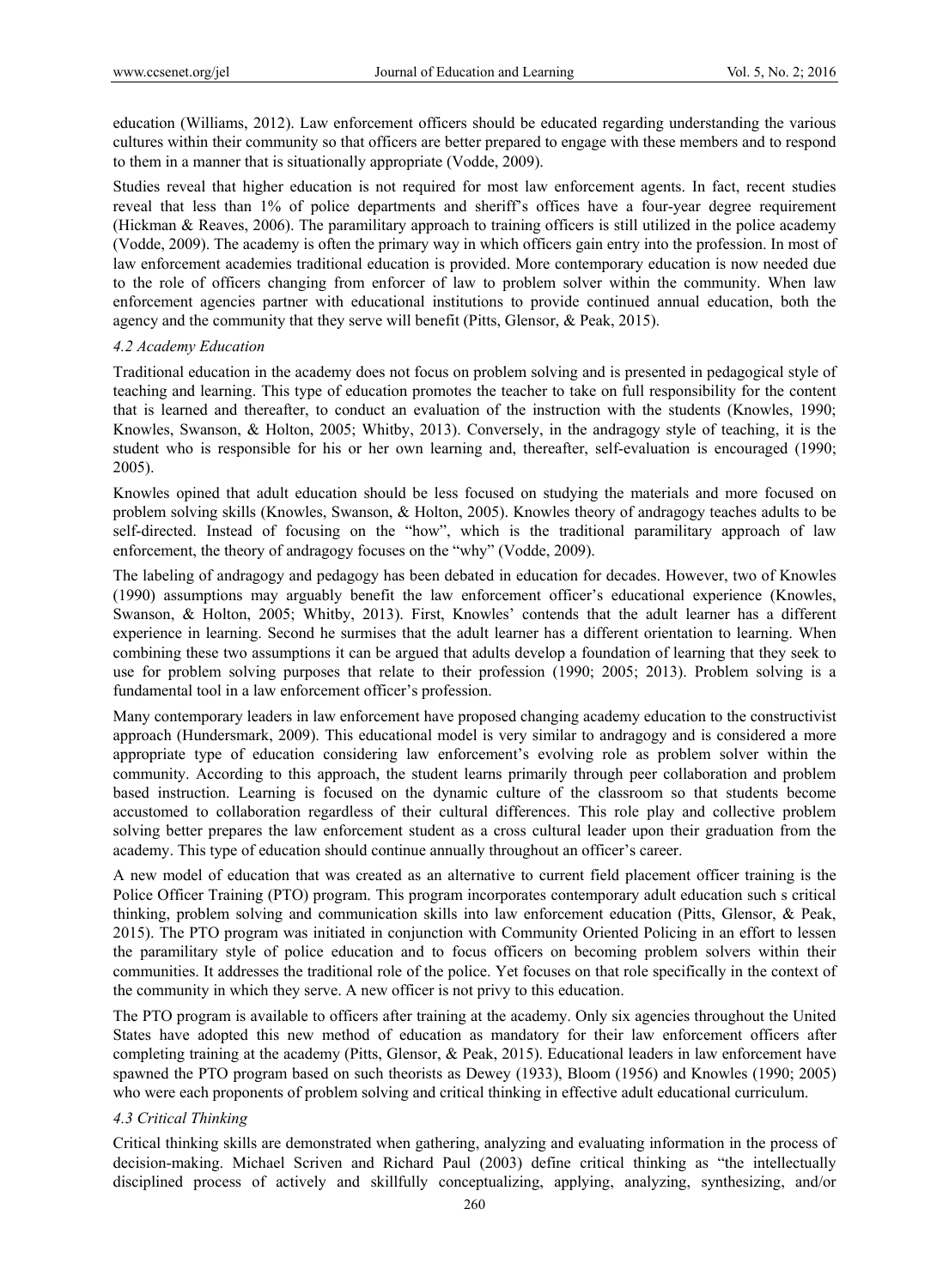evaluating information gathered from, or generated by, observation, experience, reflection, reasoning, or communication, as a guide to belief and action" (para. 1). When developing skills for professional application, critical thinking can provide opportunities in one's ability to analyze and approach problems (Bensley, 2010). Problem solving is an important element in any profession.

Nosich (2012) clarifies that critical thinking encompasses pertinent aspects; such as being reflective, applying standards, exhibiting reasonableness and authenticity. Additional stages are provided; asking the correct questions; addressing the questions through reasoning; and believing the end results of the reasoning. Brookfield posits, "critical thinking is necessary for personal survival… it is a lived reality pressing in on us in the shifting contexts of the personal, occupational and political changes we experience" (pp. 20-21).

Other researchers theorize that critical thinking can improve outcomes not only for the individual critical thinker but, also, for others. Diane (2003) raises the point of critical thinking as direct thinking since the focus is of a desired outcome. With the usage of a cognitive skills set, critical thinking will often lead to a constructive outcome. Critical thinking is goal specific directed and provides a purposeful process by comprising of problem solving, formulating inferences, crafting meticulous decisions, and analyzing plausible outcomes. Researchers contend that education geared to problem solving through critical thinking allows officers to ask questions, hypothesize, evaluate and address a situation without applying assumptions and biases. The problem solving method of education is student centered and focuses on real life situations, allowing officers to learn with their community as enlisted members in the learning process (Pitts, Glensor, & Peak, 2015).

By contrast, the curriculum at academies is more substantively oriented than problem solving oriented. There are also no courses offered through the recruit program dedicated to critical thinking. The textbooks used in the academies reflect this gap. The Florida Basic Recruit Training Program textbook currently lacks chapters dedicated to critical thinking. Additionally, there are no courses offered through the Florida Basic Recruit Training dedicated to the development of interpersonal communication skills with members of the community (Florida Department of Law Enforcement, 2014). With the current societal changes in populations, interpersonal communication skills are becoming more and more imperative (McDermott & Hulse, 2012).

### *4.4 Interpersonal Communication Training*

Interpersonal communication is considered a "soft" skill and is commonly overlooked in traditional police training (Fraser, 2011). The nature of police work often translates that law enforcement efforts result in lower crime rates but also an increase in complaints (McDermott & Hulse, 2012). Interpersonal communication skills are essential to reducing lawsuits stemming from harsh police work (2012). "Encouraging police to use interpersonal skills in their work has brought big returns" stated Michael, the director of loss control for Tennessee Municipal League Risk Management Pool (Ceniceros, 2003, para. 11).

Law enforcements' interactions with the community illustrate the need for interpersonal skills training in academies and professional development opportunities. Training police officers to have strong interpersonal communication skills can assist in managing their own emotions as well as handling those encounters with the general public exhibiting anger and hostility. Effective communication skills will enable law enforcement to develop a solid rapport with the community. Police academies need an effective structure for teaching essential interpersonal skills (McDermott & Hulse, 2012).

Diamond and Weiss (2009) contend that both critical thinking and interpersonal communication skills geared towards de-escalation, decision-making and discretion should begin in the academy and extend throughout an officer's career, until the officer retires. Since the academy is paramilitary in approach and because of the lack of requirement of higher education for these officers, adult problem solving skills are not traditionally emphasized (Vodde, 2009; Safi & Burell, 2007). Annual training is currently provided to law enforcement by educational institutions in such areas as: constitutional Law, courtroom procedure, criminal procedure, criminal law and civil liability. These subjects are content based. However, limited training in cross-cultural competence and interpersonal skills are emphasized.

### *4.5 Building Competencies through Education*

Crisis Intervention Teams (CIT) have been developed in some agencies across the United States. Many of these CITs train their members in cross cultural competence and diversity. The CIT curriculum educates officers in effective communication skills and active listening. This educational approach incorporates role-play that allows the officer to utilize critical thinking skills. This type of de-escalation training can reduce police liability, while also reducing injury to community members and injury to officers (Oliva, Morgan, & Compton, 2010).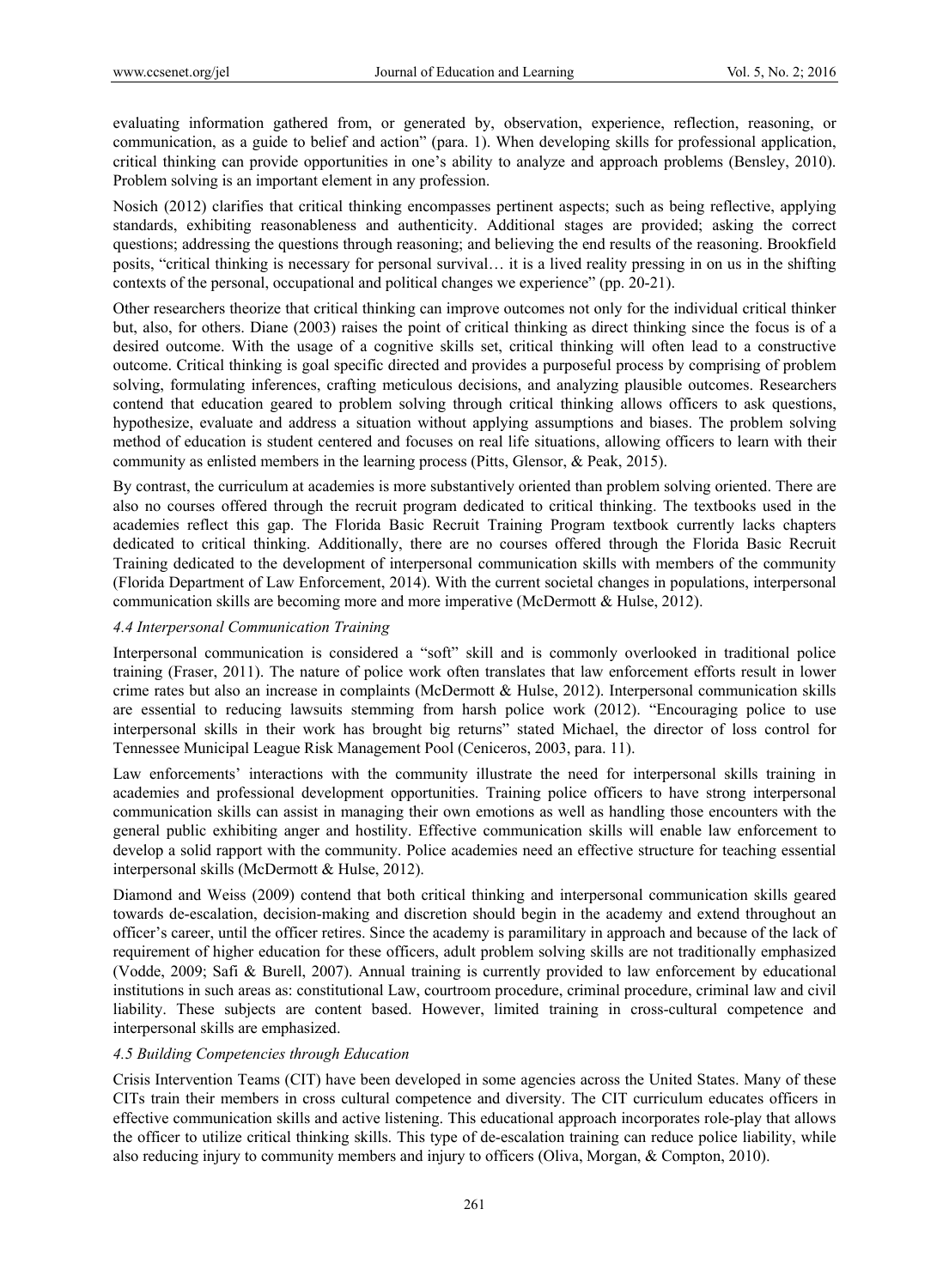However, numerous law enforcement agencies across the Country still do not have CITs. Therefore, not only are the officers who are on the front lines not trained in these skills, these departments also lack a specific team dedicated to this competency. Since the professional and the person in crisis typically come from different cultures (i.e., gender, race, ethnicity, religion etc.) the immediacy of building a bond of trust between these two individuals is imperative (Dykeman, 2005).

Advancing law enforcement officers' problem solving skills and interpersonal skills can lend in solving cultural misunderstandings and misperceptions (Kappler & Gaines, 2005). Since police officers are required to make quick and critical decisions, higher-level learning is needed to assess each circumstance (Carlan & Byxbe, 2000). The ability to effectively develop trust and rapport requires the professional to communicate both verbally and non-verbally in a knowledgeable and empathetic manner. Research has shown that education in communicating and relating to people from various backgrounds has enhanced law enforcement performance (Breci, 1994; Smith & Aamodt, 1997). Research has also shown that education focused on problem solving is more effective than education that is not problem solving oriented (Kirschner, Sweller, & Clark, 2006).

A large aspect of building trust for the criminal justice professional is dependent on relating to people and being culturally competent (Hudson, 2014). Cultural competence has been defined as a set of congruent attitudes and policies that are incorporated as policy amongst professionals that enables those professionals to work effectively in the face of both simple and complex cross cultural situations (King, 2009). Understanding various cultures and learning how members of a particular group perceive, behave and make judgments about their world is critical to reducing crisis (Dykeman, 2005).

### **5. Conclusion**

Multiculturalism in the Unites States is rapidly leading to significant societal changes demanding that law enforcement officers assume the role of problem solvers within their communities. Accordingly, the educational curriculum for law enforcement officers needs to reflect these contemporary demands. To promote community and officer safety, officers should now be required to receive academy education focusing on critical thinking and interpersonal communication skills. Education focusing on problem solving should be required on an annual basis and be mandated for all continuing law enforcement certification purposes. This new curriculum can be developed, offered and promoted in partnership with educational institutions through the already existing Community Oriented Policing method.

#### **References**

- Bensley, D. A. (2010). A Brief guide for teaching and assessing critical thinking in psychology. *Observer*, *23*(10).
- Birzer, M., & Tannehill, R. (2001). A More effective training approach for contemporary policing. *Police Quarterly*, *4*(2), 233-252.
- Bloom, B. (1956). *Taxonomy of educational objectives, Handbook I: The Cognitive domain*. New York: Longman.
- Breci, M. G. (1994). Higher education for law enforcement: The Minnesota model. *FBI Law Enforcement Bulletin*, *63*(1).
- Carlan, P., & Byxbe, F. (2000). The promise of humanistic policing: Is higher education living up to societal expectation. *American Journal of Criminal Justice*, *24*, 2.
- Ceniceros, R. (2003, June). Communication skills crucial for law enforcement. *Business Insurance*, *37*(22). Retrieved from http://www.businessinsurance.com/article/20030601/ISSUE01/100012909
- Chappell, A. T. (2009). The philosophical versus actual adoption of community policing: A case study. *Criminal Justice Review*, *34*(1), 5-28.
- Connell, N. M., Miggans, K., & McGloin, J. M. (2008). Can a community policing initiative reduce serious crime? A local evaluation. *Police Quarterly*, *11*(2), 127-150.
- Dewey, J. (1933). *A Restatement of the relation of reflective thinking to the educative process*. Boston, MA: D. C. Heath.
- Diamond, D., & Weiss, M. (2009). *Community Policing Looking Towards Tomorrow*. http://ric-zai-inc.com/ric.php?page=detail&id=COPS-W0520
- Dykeman, B. F. (2005). Cultural implication of crisis intervention. *Journal of Instructional Psychology*, 45-48.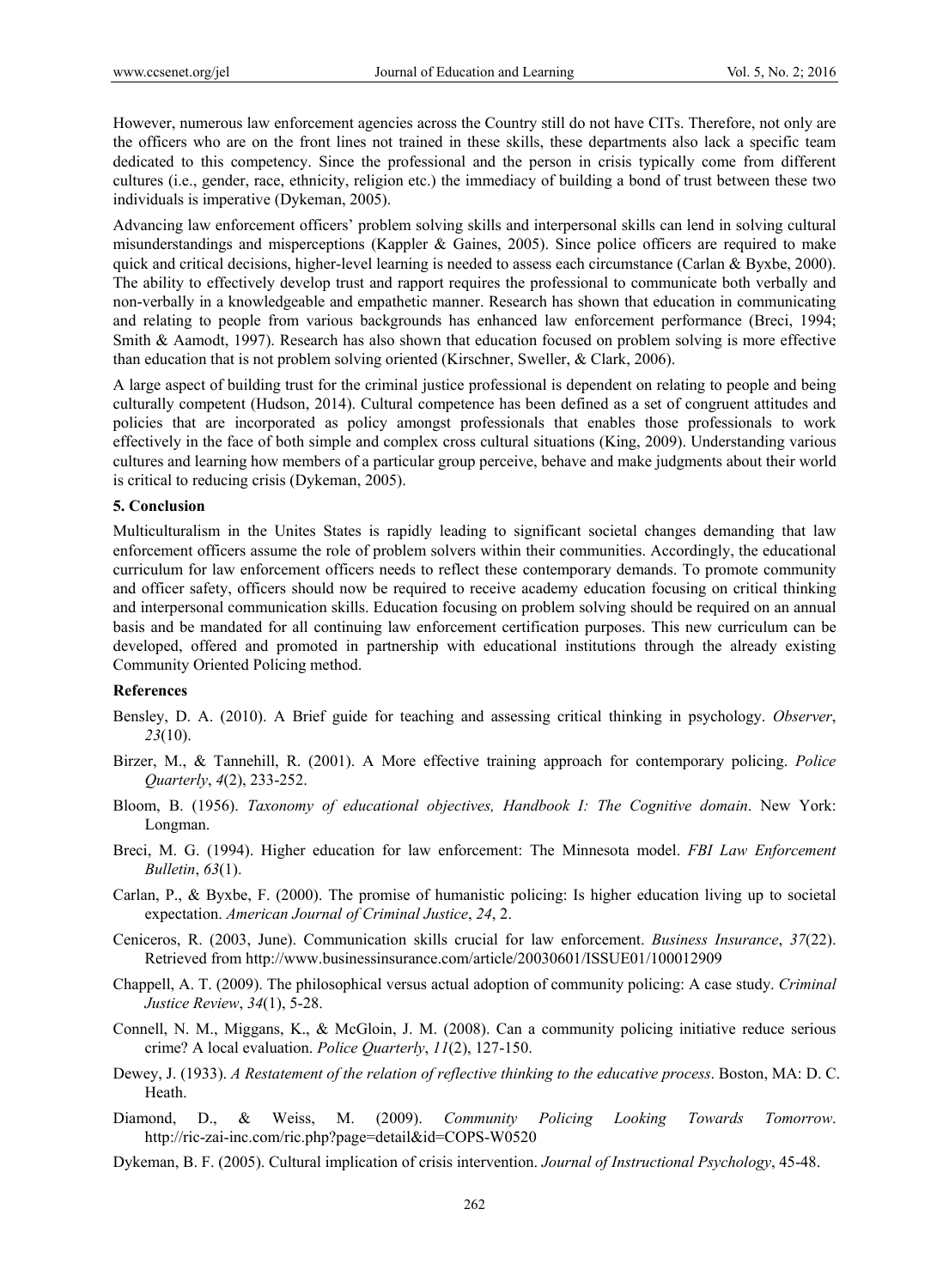Florida Department of Law Enforcement. (2014). *Florida Law Enforcement Academy 1*.

- Fraser, D. (2011, June). *Interpersonal communication training*. Retrieved from http://www.policemag.com/blog/training/story/2011/06/talk-the-way-you-train.aspx
- Halpern, D. (2003). *Thought and knowledge: An Introduction to critical thinking*. Mahwah, NJ: Erlbaum Associates.
- Hickman, M., & Reaves, B. (2006). *Local police departments*. Washington, D.C.: U.S. Department of Justice, Bureau of Justice Statistics.
- Hudson, D. (2014, Dec 1). *Building Trust Between Communities and Local Police*. Retrieved from https://www.whitehouse.gov/blog/2014/12/01/building-trust-between-communities-and-local-police
- Hundersmark, S. (2005). Between the classroom and the streets: The Transition from police academy recruit to police officer. *Professional Studies Review*, *2*(1), 85-98.
- Hundersmark, S. (2009). Police recruit training: Facilitating learning between the academy and field training. *FBI Law Enforcement Bulleting*, *78*(8), 26-31.
- Kappler, V. E., & Gaines, L. K. (2005). *Community policing: Contemporary perspective* (4th ed.). Cincinnati, OH: Anderson Publishing.
- King, A. (2009). *How is cultural competence integrated in education?* Retrieved from http://cecp.air.org/cultural/Q\_integrated.htm#def
- Kirschner, P., Sweller, J., & Clark, R. (2006). Why minimal guidance during instruction does not work: An analysis of the failure of constructivist, discovery, problem-based, experiential and inquiry-based teaching. *Educational Psychologist*, *41*(2), 75-86. Retrieved from http://www.cogtech.usc.edu/publications/kirschner\_Sweller\_Clark.pdf
- Knowles, M. (1990). *The adult learner: A neglected species* (4th ed.). Houston, TX: Gulf Publishing.
- Knowles, M. S., Swanson, R. A., & Holton, E. F. III. (2005). *The adult learner: The definitive classic in adult education and human resource development* (8th ed.). New York: Routledge.
- McDermott, P., & Hulse, D. (2012). *Focus on training: Interpersonal skills training in policy academy curriculum*. FBI Law Enforcement Bulletin. Retrieved from https://leb.fbi.gov/2012/february/focus-on-training-interpersonal-skills-in-police-academy-curriculum
- Morabito, M. S. (2010). Understanding community policing as an innovation: Patterns of adoption. *Crime & Delinquency*, *56*(4), 564-587.
- Nosich, G. (2012). Learning to think things through. In *A Guide to critical thinking across the curriculum* (4th ed.). Boston, MA: Pearson.
- Oliva, J., Morgan, R., & Compton, M. (2010). A Practical overview of de-escalation skills in law enforcement: Helping individuals in crisis while reducing police liability and injury. *Journal of Police Crisis Negotiations*, *10*, 1-2.
- Pitts, S., Glensor, R., & Peak, K. (2015) *The Police Training Officer Program: A Contemporary Approach to Post-academy Recruit Training*.
- Safi, A., & Burell, D. (2007). Developing critical thinking leadership skills in homeland security professionals, law enforcement agents and intelligence analysts. *Homeland Defense Journal*, *5*(6).
- Scriven, M., & Paul, R. (2003). *The Critical thinking community. Defining critical thinking*. Retrieved from http://www.criticalthinking.org/pages/defining-critical-thinking/410
- Smith, S. M., & Aamodt, M. G. (1997). The relationship between education, experience, and police performance. *Journal of Police and Criminal Psychology*, *12*(2), 7-14.
- Taylor, R. (2002). Fear of crime, social ties, and collective efficacy: Maybe masquerading measurement, maybe déjà vu all over again. *Justice Quarterly*, *19*, 773-792.
- Vodde, R. F. (2009). *Andragogical instruction for effective police training*. Amherst, NY: Cambria.
- Wehrman, M., & DeAngelis, J. (2011). Citizen willingness to participate in police-community partnerships: Exploring the influence of race and neighborhood context. *Police Quarterly*, *14*(1).